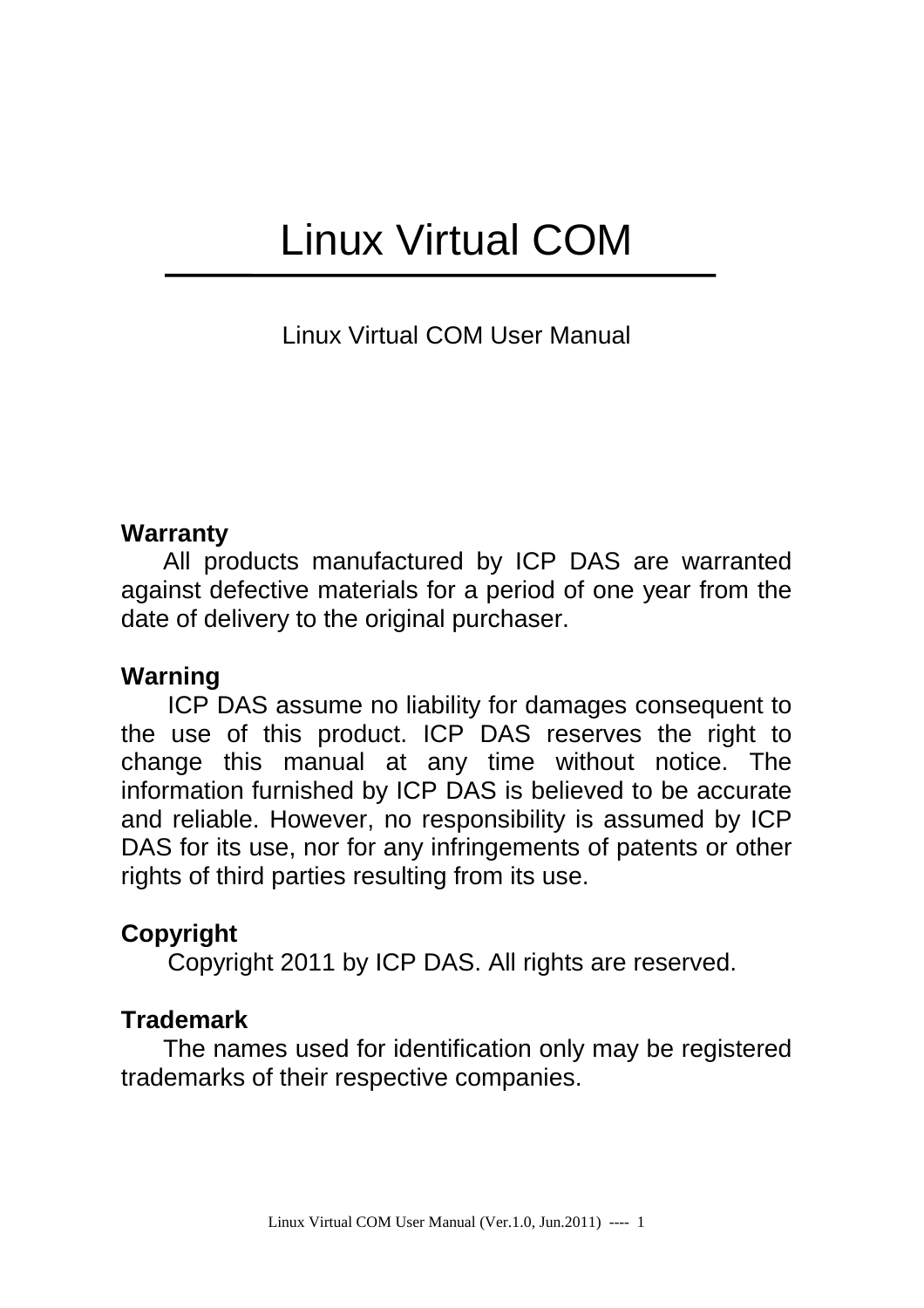## **Tables of Content**

| 2. |  |  |  |  |  |
|----|--|--|--|--|--|
|    |  |  |  |  |  |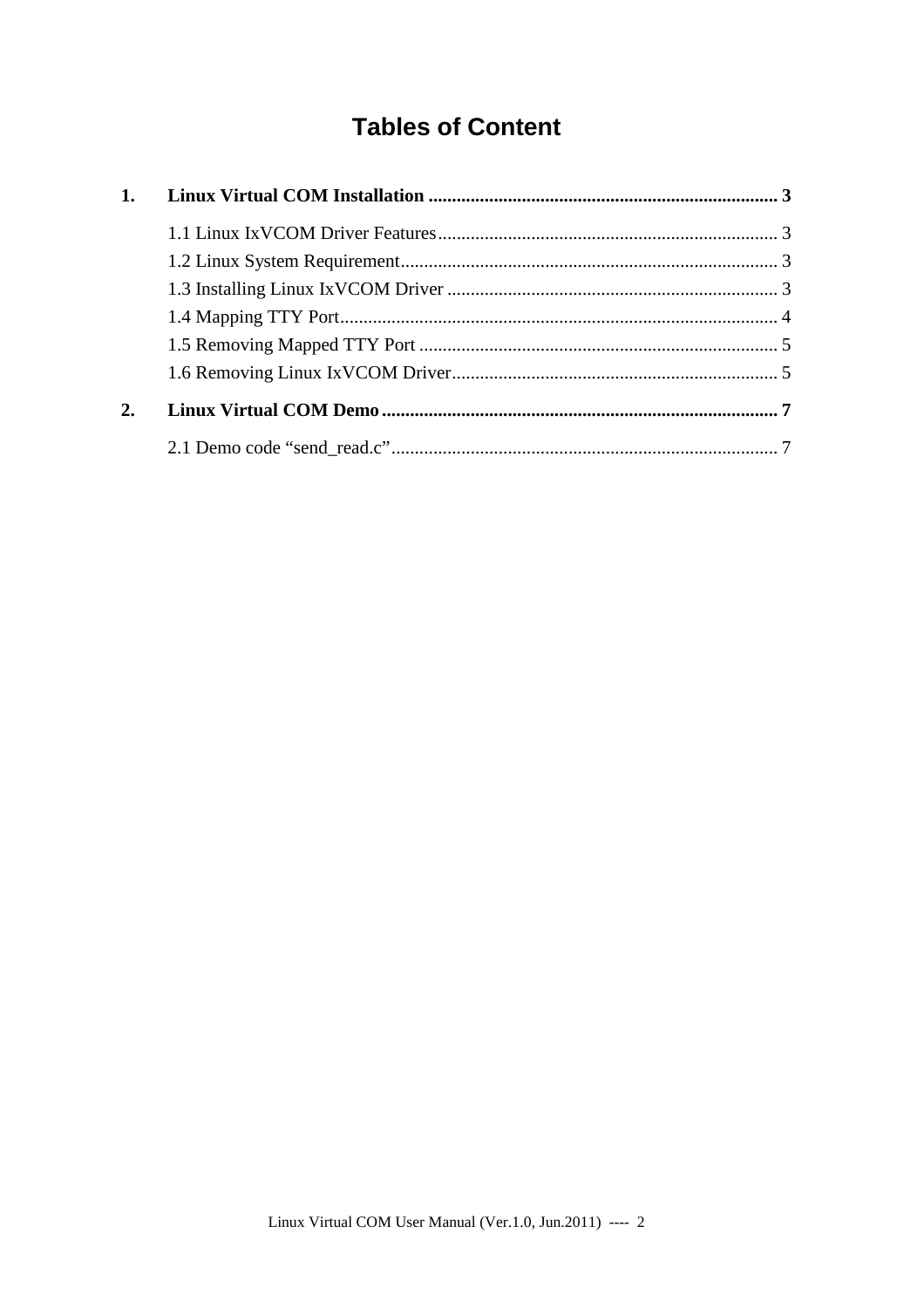## **1. Linux Virtual COM Installation**

The purpose of this driver is to map ICP DAS remote serial ports (PDS-700/i-7188En series modules) to linux host "tty" ports. Using this driver, user can use serial port as local "tty" port. The virtual driver can be used in linux kernel 2.6.25 or above version. For Linux O.S, the recommended installation and uninstall steps are given in Sec  $1.1 \sim 1.2$ 

#### **1.1 Linux IxVCOM Driver Features**

- **Dynamic major number.**
- **Dynamic device allocation.**
- Use the GNU configure and build system.
- Give support to max 256 TTY ports.

## **1.2 Linux System Requirement**

- Linux kernel 2.6.25 or above and the kernel source package
- $\Box$  gcc-4.4.2 or above
- libc.so-6 or above
- binutils-2.19.0 or above
- make-3.81 or above

### **1.3 Installing Linux IxVCOM Driver**

Step 1: Download the linux driver "ixvcom-0.0.0.tar.gz" (or the later

 ixvcom package version) from ICP DAS website to the linux system.

- Step 2: You must use the '**root**' identity to compile and install linux ixvcom driver.
- Step 3: Decompress the tarball "ixvcom.tar.gz".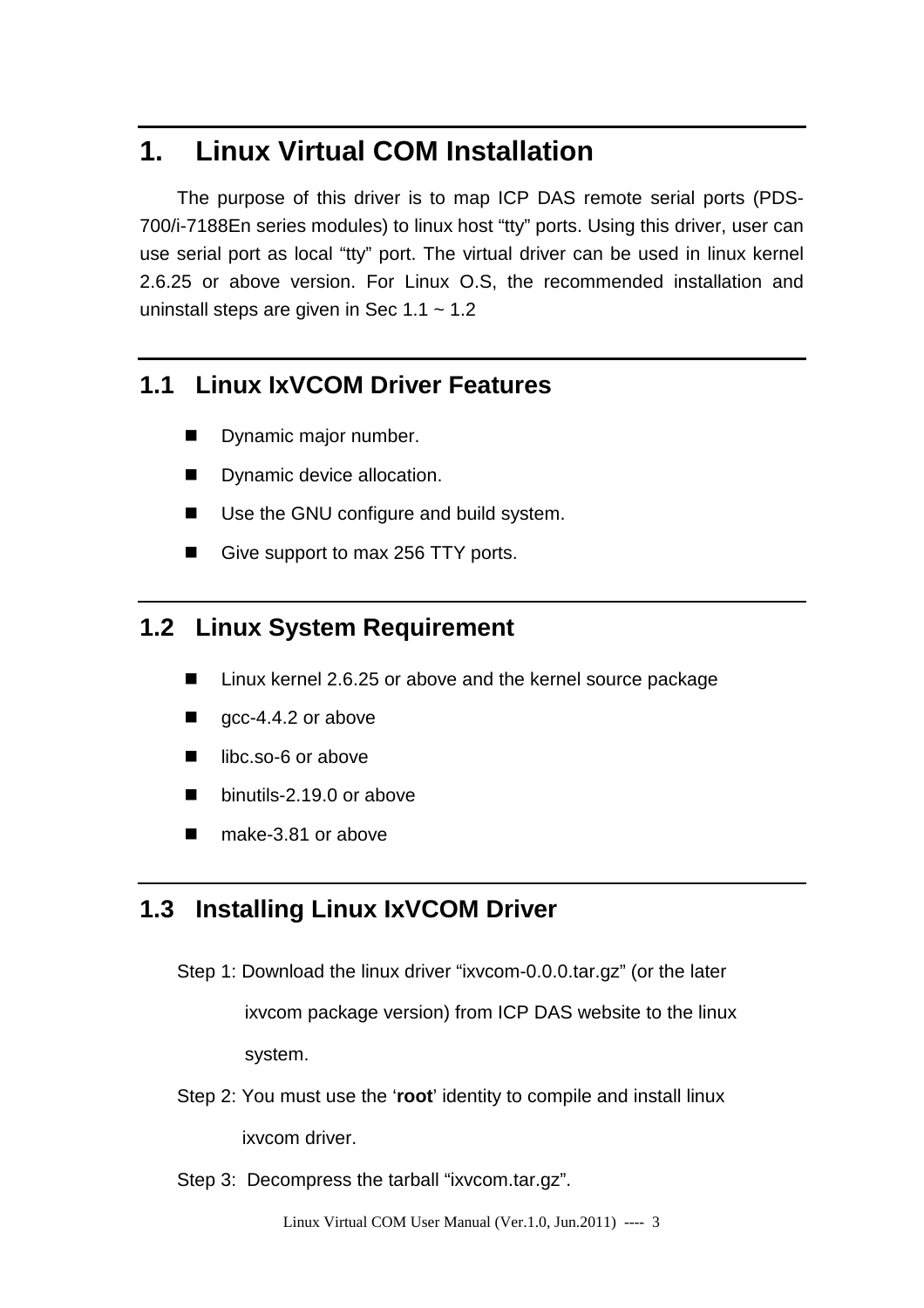Step 4: Type '**cd**' to the directory containing the package's source code and

type '**./configure**' to configure the package for linux system.

- Step 5: Type '**make**' to compile the package.
- Step 6: User can type '**./ixvcom.inst**' to install the ixvcom driver module and build the virtual COM device files "ttyVCOM\*". Please refer to the Figure 1-1.



Figure 1-1

#### **1.4 Mapping TTY Port**

Step 1: User must use the '**root**' identity to map the remote serial ports to

the linux host "tty" ports.

Step 2: User could execute "addserver" in the package directory "tools" to

map "tty" ports automatically. Please refer to the Figure 1-2

(mapping PDS-782 serial ports to the linux "tty" ports).

| [root@localhost tools]# . /addserver 10.1.0.13 8                                                                                                                             |  |                                                                               |                                                 |  |  |
|------------------------------------------------------------------------------------------------------------------------------------------------------------------------------|--|-------------------------------------------------------------------------------|-------------------------------------------------|--|--|
| Adding Remote Server                                                                                                                                                         |  |                                                                               | <b>Remote IP</b> Total Ports<br>$"10.1.0.13"$ 8 |  |  |
| ttyVCOMO, ttyVCOMO<br>ttyVCOM1, ttyVCOM1<br>ttyVCOM2, ttyVCOM2<br>ttyVCOM3, ttyVCOM3<br>ttyVCOM4, ttyVCOM4<br>ttyVCOM5, ttyVCOM5<br>ttyVCOM6, ttyVCOM6<br>ttyVCOM7, ttyVCOM7 |  | Mapping 8 remote serial ports to device<br>file interface "ttyVCOM0~ttyVCOM7" |                                                 |  |  |

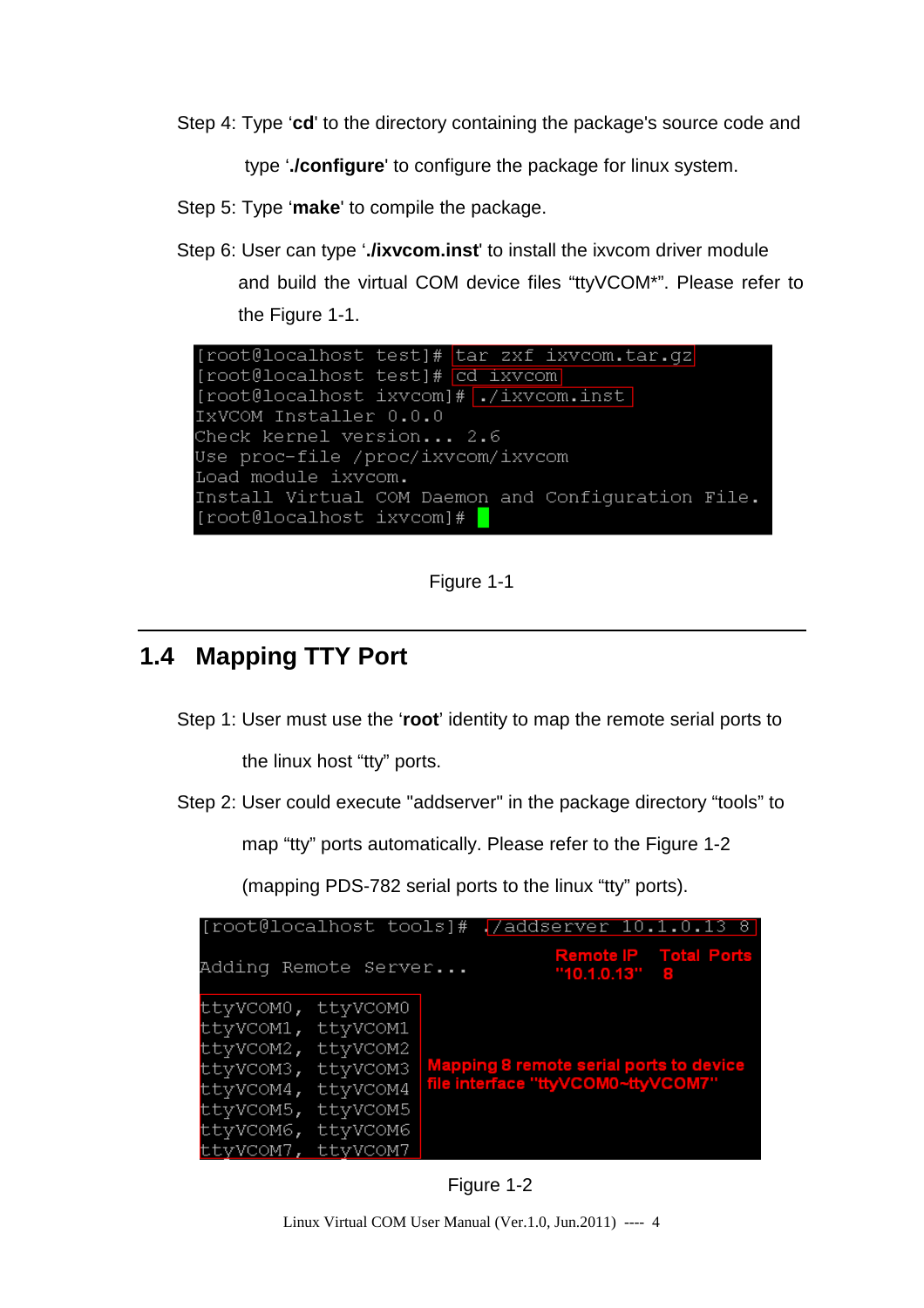Step 3: After adding the remote device, user could check the ixvcom

configuration file "/usr/lib/ixvcom/ixvcomd.cf". Please refer

|                | [root@localhost tools]# cat /usr/lib/ixvcom/ixvcomd.cf |       |        |       |        |            |
|----------------|--------------------------------------------------------|-------|--------|-------|--------|------------|
|                | ttymajor=249                                           |       |        |       |        |            |
|                | calloutmajor=249                                       |       |        |       |        |            |
|                | #[Minor] [ServerIP]                                    |       | [data] | [cmd] | [FIFO] | [SSL]      |
| þТ             | 10.1.0.13                                              | 10001 | 10000  | 1     | 0      | ttyVCOM0   |
| $\mathbf{1}$ . | 10.1.0.13                                              | 10002 | 10000  | 1     | 0      | ttyVCOM1   |
| $\mathsf{P}$   | 10.1.0.13                                              | 10003 | 10000  | 1     | 0      | ttyVCOM2   |
| 3.             | 10.1.0.13                                              | 10004 | 10000  | 1     | 0      | ttyVCOM3   |
| $\overline{4}$ | 10.1.0.13                                              | 10005 | 10000  | 1     | 0      | ttyVCOM4   |
| 5.             | 10.1.0.13                                              | 10006 | 10000  | Æ     | 0      | ttyVCOM5   |
| $\overline{6}$ | 10.1.0.13                                              | 10007 | 10000  | 1     | 0      | ttyVCOM6   |
| 7              | 101013                                                 | 10008 | 10000  |       | n      | $++vUCDM7$ |

to the Figure 1-3.

Figure 1-3

## **1.5 Removing Mapped TTY Port**

- Step 1: User must use the '**root**' identity to remove the mapped the "tty" ports.
- Step 2: User could execute "delserver" in the package directory "tools"

to remove the mapped "tty" ports automatically. Please refer to the Figure 1-4



Figure 1-4

## **1.6 Removing Linux IxVCOM Driver**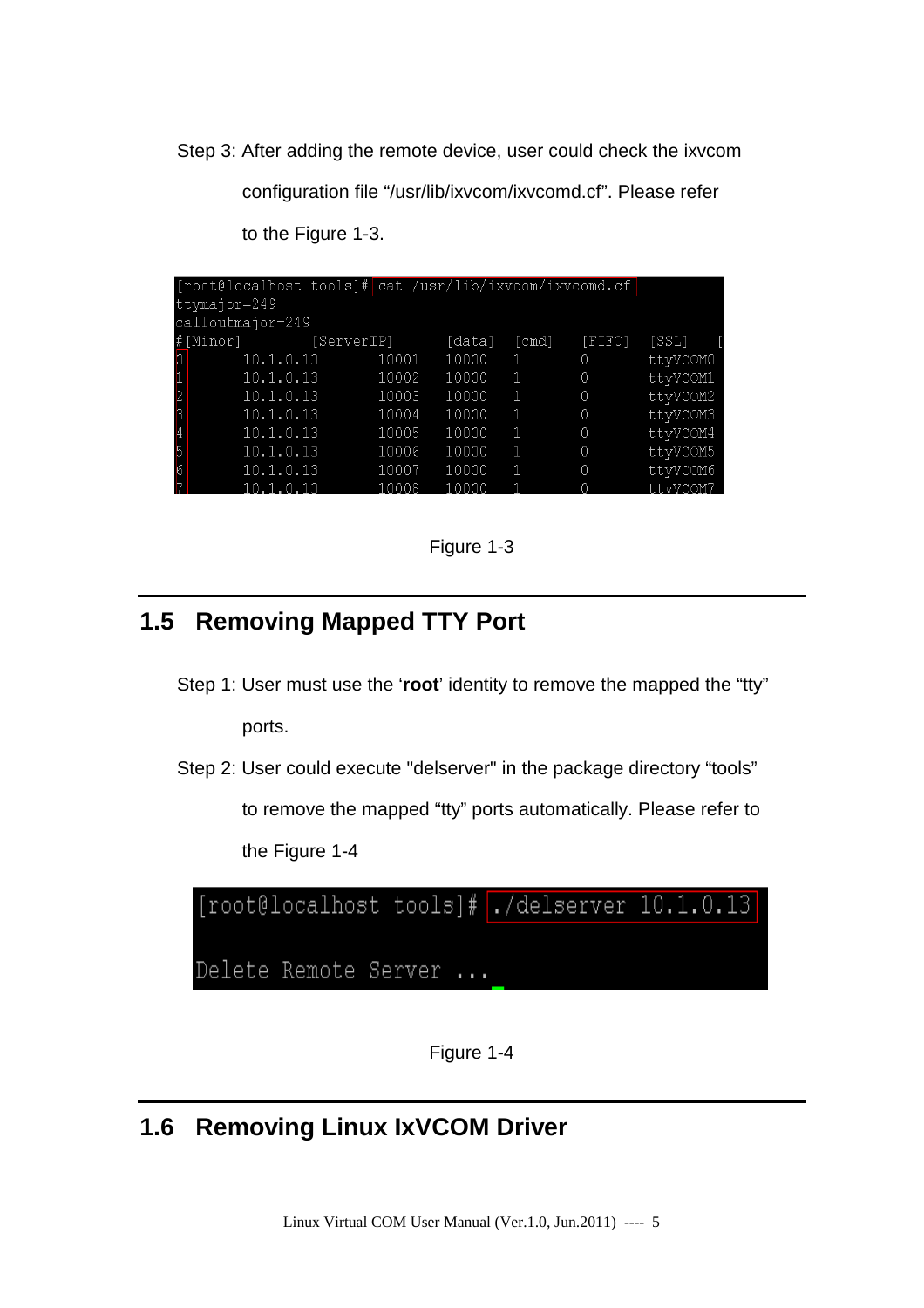- Step 1: Type '**cd**' to the directory containing the package's source code.
- Step 2: Type '**./ixvcom.remove**' to remove the ixvcom driver module.